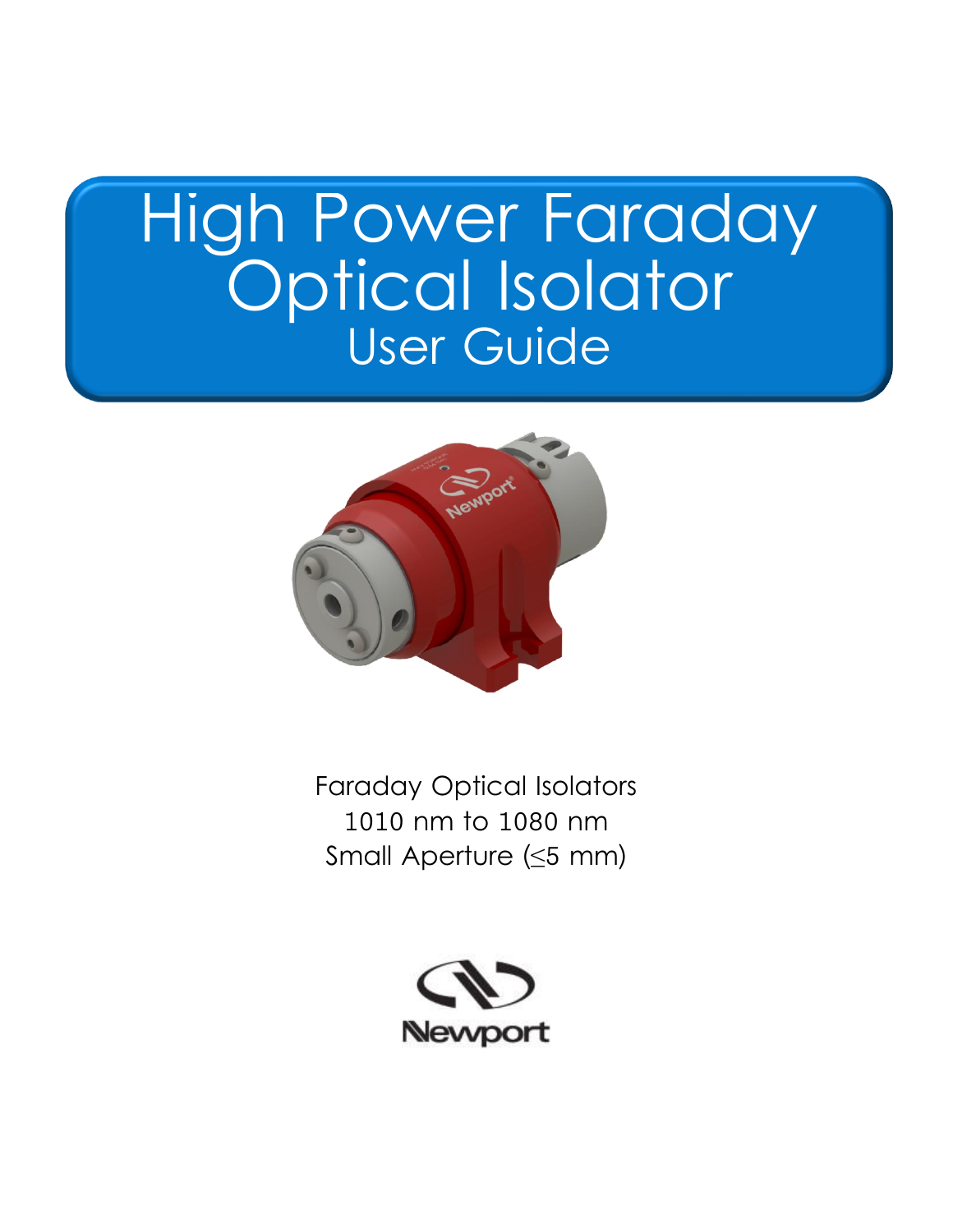Thank you for purchasing your Optical Isolator from Newport. This user guide will help answer questions you may have regarding the safe use and optimal operation of your device.

### **TABLE OF CONTENTS**

#### <span id="page-1-0"></span>**I. Optical Isolator Overview**

The Optical Isolators build on the technology found inside Faraday Rotators by adding two high power polarizers creating an optical assembly that is polarization-dependent and allows transmission of light in only one direction with minimal losses.

As an additional benefit, Optical Isolators have been designed to reject any isolated light orthogonally to the input beam with a pointing accuracy of < 5 mrad. This allows for efficient optical isolation of subsystems or for passing high power beams to beam traps.

Finally, the products have been designed with several mounting options. These include a precision mounting option for customers who are interested in a drop-in alignment solution.

#### <span id="page-1-1"></span>**II. Safe Use of your Optical Isolator**

Due to the powerful magnetic field that exists inside the products, care must be taken while working within their vicinity. Please carefully review the following warnings and recommendations. *Failure to follow these recommendations may result in permanent damage to the product or serious injury to the user.*

- 1. Ferromagnetic tools and objects should not be used or placed in the proximity of the isolators. These items will be forcefully attracted to the internal magnets, causing damage or injury.
- 2. **Do not** pick up the isolator by its ends where the magnetic field and risk of attraction to other objects is the greatest.
- 3. Never attempt to disassemble your device. The internal magnets will be ejected outward possibly causing serious injury.
- 4. The port covers should be opened if any of the following conditions are met:
	- a. Forward propagating beam >25 W average power
	- b. Reverse propagating beam >1 W average power
	- c. Reverse pulsed energy density  $> 0.15$  J/cm<sup>2</sup> @ 10 ns pulse width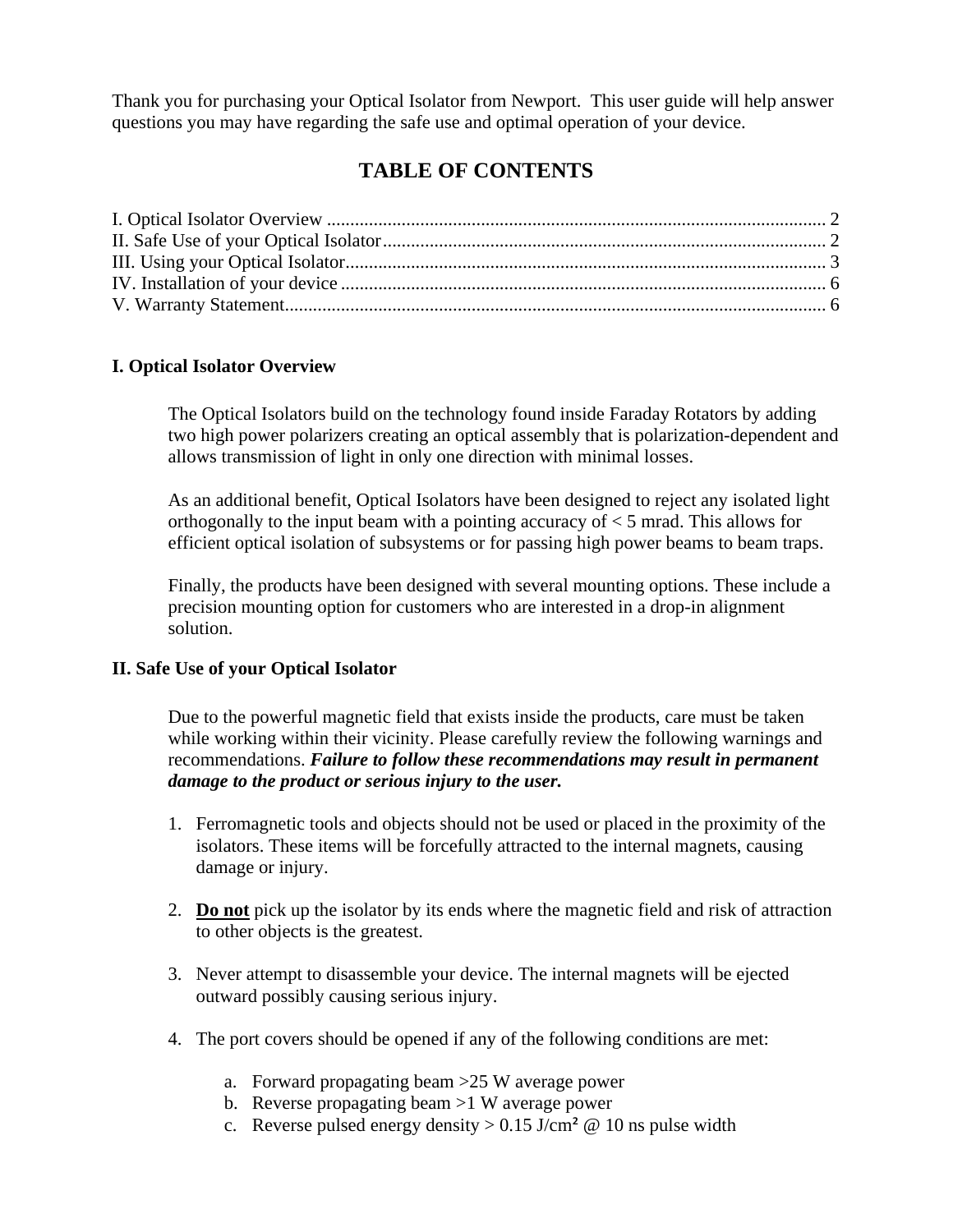Once opened, it is the responsibility of the user to properly terminate all beams in a safe manner.

- 5. **Always** wear personal protective equipment that provides protection against the wavelengths and powers being used in your application.
- 6. **Never** sight through the products to align them with laser sources or other optical components.
- 7. Personnel with any magnetically-sensitive implants such as pacemakers should consult their medical doctor regarding any potential complications which could arise from the isolator's external magnetic fields.
- 8. Keep all magnetically-sensitive materials and devices such as watches, computer hard drives, and magnetic strips away from the products.



#### <span id="page-2-0"></span>**III. Using your Optical Isolator**

**Figure 2: Optical Isolator**

Your Optical Isolator has been optimized at the factory to provide optimal isolation and transmission at the ordered polarization orientations, operating temperature, and wavelength. In addition, the factory has aligned the input polarizer to provide precision pointing of the isolated light (Figure 3), providing a drop-in solution for OEM customers needing to pass light to subsystems or beam traps.

In a typical application, light traveling from the input to the output (forward light) will pass with minimal losses while reverse light will be highly attenuated. If the port covers are opened, this attenuated or isolated light will be rejected as shown in Figure 3.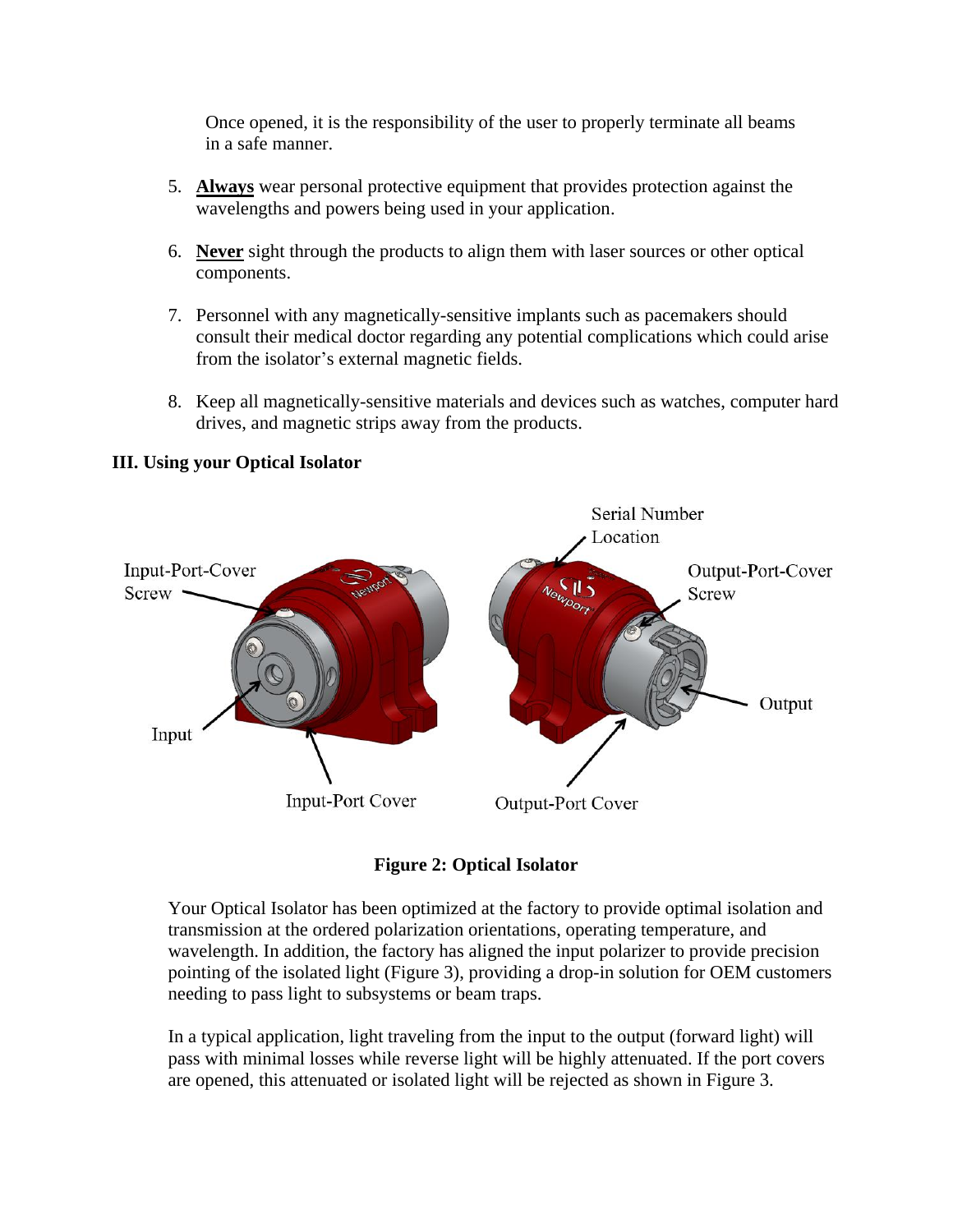Newport recommends that the customer carefully aligns the Optical Isolator to the beam path to insure optimal performance.

#### **Numbering Fields & Coordinate System for Faraday Optical Isolators**

General Format for Numbering Field: AA-B-CCCC-DDD-EEE

Field Description:

- 1. "AA" is the aperture size, e.g. 05=5 mm.
- 2. "B" is the device type. I=isolator;
- 3. "CCCC" is the operating wavelength in nm.
- 4. "DDD" is the input polarization axis angle. A right hand X, Y, Z Cartesian coordinate system is used, in which the direction of beam propagation away from the laser source is along the positive  $Z$  axis. The  $X$  axis is in the plane of the baseplate. The  $Y$  axis is vertical, normal to the plane of the baseplate. The XY plane forms the plane of polarization. The XZ plane forms the plane of the baseplate. As an example, a horizontal input polarization is 000 or 0 degrees. A vertical polarization is 090, or 90 degrees. If no polarization is selected by the customer, 000 will be assigned.
- 5. "EEE" is the output polarization, which is 45 degrees from the input polarization if no waveplate is used. If a waveplate is used and no output polarization is specified, the default setting is the input polarization plus 90 degrees. The angle convention is the same as described for "DDD".



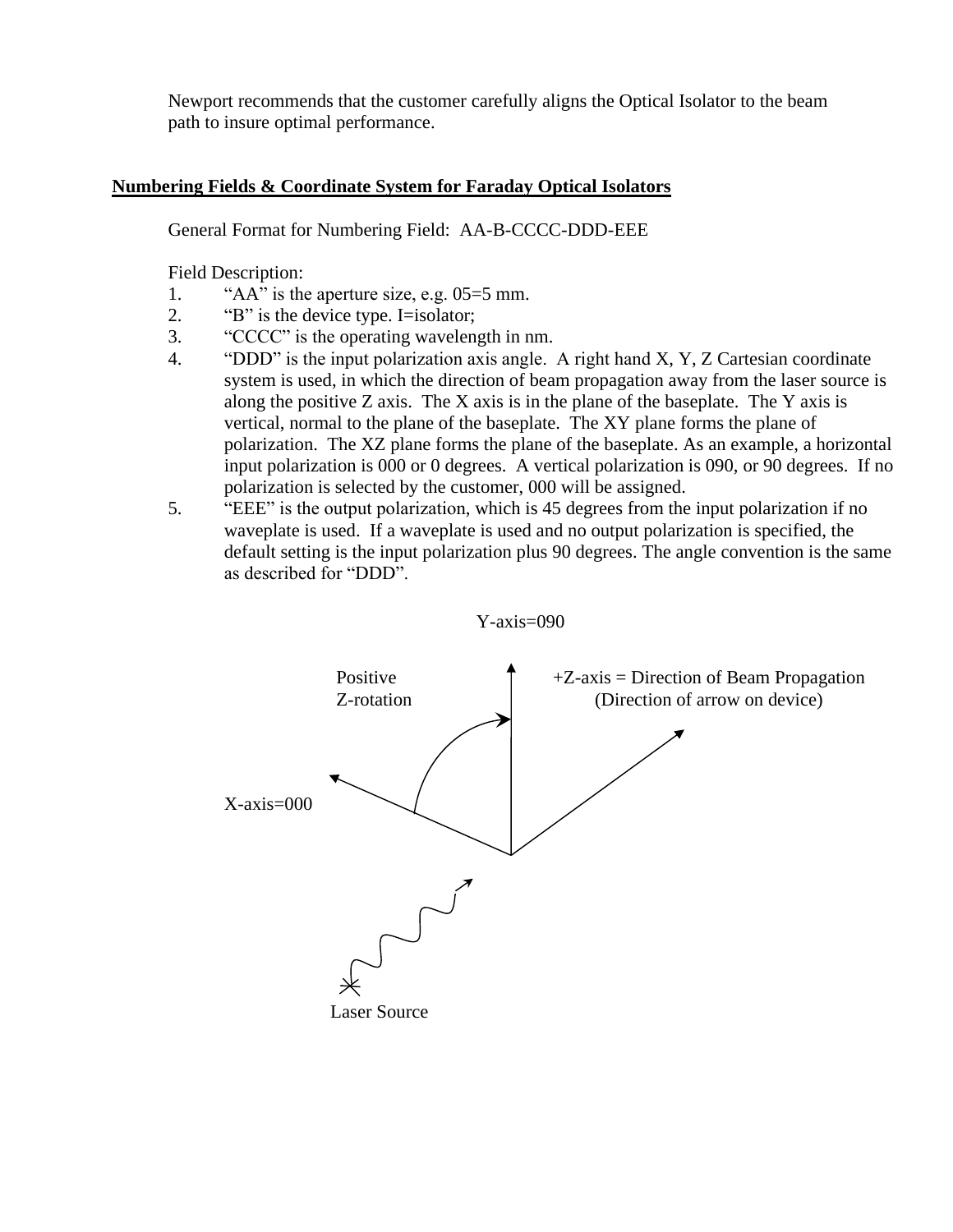

**Figure 3: Light Propagation through Optical Isolators**

#### Port Covers:

Newport recommends opening the port covers on your Optical Isolator if any of the following conditions exist in your application. Failure to open the ports when recommended may result in either poor performance or product failure.

- Forward propagating beam > 25 W average power
- Reverse propagating beam > 0.5 W average power
- Reverse pulsed energy density  $> 0.15$  J/cm<sup>2</sup> @ 10 ns pulse width

Once opened, the port covers reveal four ports as shown in Figure 3. If incorrectly aligned with the source or if the reverse light has been depolarized, the discarded light ports may contain a significant amount of power. It is the customer's responsibility to analyze their specific application and to properly manage the light from all ports on the product.

To open or close the port covers:

- Loosen the port-cover screw using an M2 hex wrench.
- Rotate the port cover until the optical ports are open or closed.
- Retighten the port-cover screw using an M2 hex wrench.
	- o Recommended torque: 2.5 in-lbs.

#### Waveplate Tuning:

If your device was ordered with a  $\lambda/2$  waveplate, it was factory adjusted to provide the output polarization as ordered.

If additional tuning of the output polarization is desired:

- Close the output-port cover per the instructions.
	- o This reveals an M3 set screw which secures the waveplate holder (Figure 4).
- Loosen the set screw with an M1.5 hex wrench.
- Adjust the waveplate holder to the desired output polarization (Figure 4).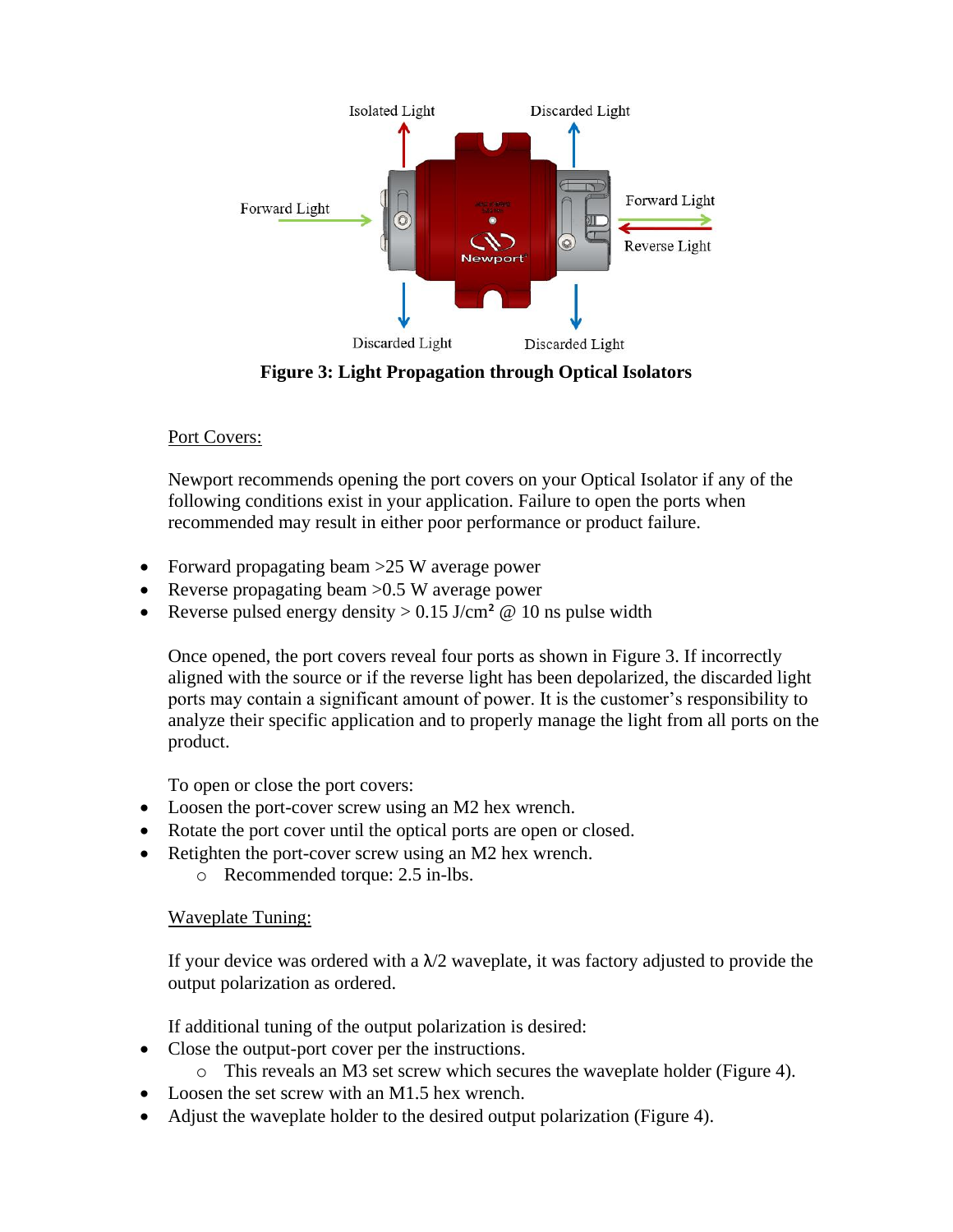- Tighten the set screw with an M1.5 hex wrench.
	- o Recommended torque: 2.5 in-lbs.



Waveplate Holder

#### **Figure 4: Waveplate Tuning**

#### <span id="page-5-0"></span>**IV. Installation of your device**

The products are fully compatible with both metric and English breadboards. For OEM customers, Newport recommends installing the products using the precision dowel pin holes provided on the bottom of the clamp. Newport uses these features during final testing and use of this mounting option will provide drop-in precision.

For more information, please see the drawing.

#### <span id="page-5-1"></span>**V. Warranty Statement**

## **Warranty**

Newport Corporation warrants that this product will be free from defects in material and workmanship and will comply with Newport's published specifications at the time of sale for a period of one year from date of shipment. If found to be defective during the warranty period, the product will either be repaired or replaced at Newport's option. To exercise this warranty, write or call your local Newport office or representative. You will be given prompt assistance and return instructions. Send the product, freight prepaid, to the indicated service facility. Repairs will be made, and the instrument returned freight prepaid. Repaired products are warranted for the remainder of the original warranty period or 90 days, whichever first occurs.

#### **Limitation of Warranty**

The above warranties do not apply to products which have been repaired or modified without Newport's written approval, or products subjected to unusual physical, thermal or electrical stress, improper installation, misuse,